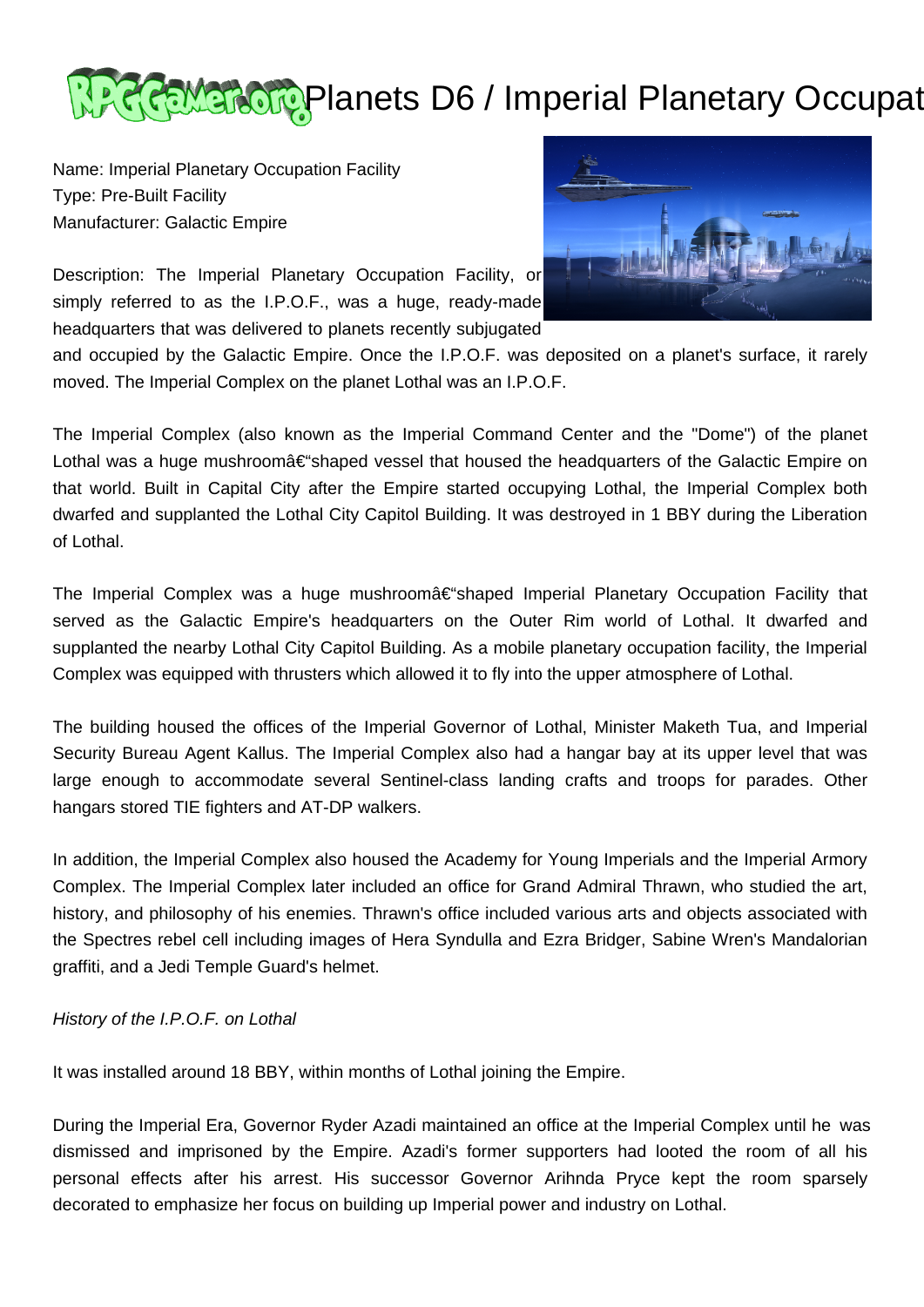By 5 BBY, promising Imperial cadets at the Lothal Imperial Academy were given work details at the Imperial Complex's offices. Following a grueling training exercise in the Well, cadets Zare Leonis, Jai Kell and an undercover Spectres rebel Ezra Bridger were assigned to work at the Imperial Complex. There, Leonis and Bridger struck up a friendship and alliance to steal a decoder from ISB Agent Kallus. In the process, Ezra discovered that the Grand Inquisitor had shown interest in Jai Kei's Force sensitivity. Leonis and Bridger subsequently engineered Kell's escape from the Academy. While on work details, Leonis also used Minister Tua's hologram to contact his girlfriend Merei Spanjaf, who was helping him find his missing sister Dhara Leonis.

After the Spectres disrupted the Empire Day celebrations in 4 BBY and rescued the Rodian Imperial Information Office employee Tseebo, the Grand Inquisitor and two TIE fighter pilots boarded a TIE Advanced v1 and two TIE fighters in one of the Imperial Complex's hangars to pursue the rebels.

Following the failure of local Imperial authorities to apprehend the Spectres, Grand Moff Wilhuff Tarkin landed in a shuttle at the Imperial Complex and chastised Minister Tua, Agent Kallus, and the Grand Inquisitor for their failings. He later summoned the Imperial Academy's Commandant Cumberlayne Aresko and Taskmaster Myles Grint and executed them as a warning that failure would no longer be tolerated. Tarkin then devised a plan to trap the Spectres at the Imperial Communications Center near Jalath.

After the Spectres freed Kanan Jarrus with the help of Phoenix Cell, Darth Vader arrived in a shuttle at the Imperial Complex to deal with the rebels on Lothal. During the Siege of Lothal, Lord Vader confronted Minister Tua in her office for her failings and warned her that Grand Moff Tarkin had summoned her for a meeting. This led Tua to contact the Spectres in an attempt to defect from the Empire. However, the rescue mission failed when Agent Kallus blew up Tua's escape Sentinel-class landing craft and blamed her death on the rebels. To avoid the Imperial manhunt, the Spectres infiltrated the Imperial Complex. They then tried to steal a landing craft but were ambushed by Darth Vader. Following a fierce duel, the Spectres managed to escape the Imperial Complex.

In 2 BBY, Grand Admiral Thrawn coordinated the lockdown of the Imperial Armory Complex from his office inside the Imperial Complex, which was decorated with art pieces and images associated with the rebels he was fighting against. While meeting with Agent Kallus and Lieutenant Yogar Lyste to discuss Sabine Wren's art, Thrawn deduced that the Spectres had a special connection with Lothal. After the Spectres escaped with the plans for his TIE/D Defender's initiative, Thrawn was briefed by Lieutenant Lyste in his office. In private, he told Governor Pryce and Agent Kallus that he suspected that the Empire had a mole within their ranks. While Pryce was alarmed, Thrawn advised patience in rooting out the traitor.

Later, Admiral Kassius Konstantine briefed Thrawn and Governor Pryce about former Senator Mon Mothma's escape into space with the help of the Spectres. The three planned their operation to capture the rebels. Despite careful planning, the rebels were able to escape due to the piloting skills of Hera. As a result, Mon Mothma was able to form the Alliance to Restore the Republic, creating a galaxyâ  $\in$ "wide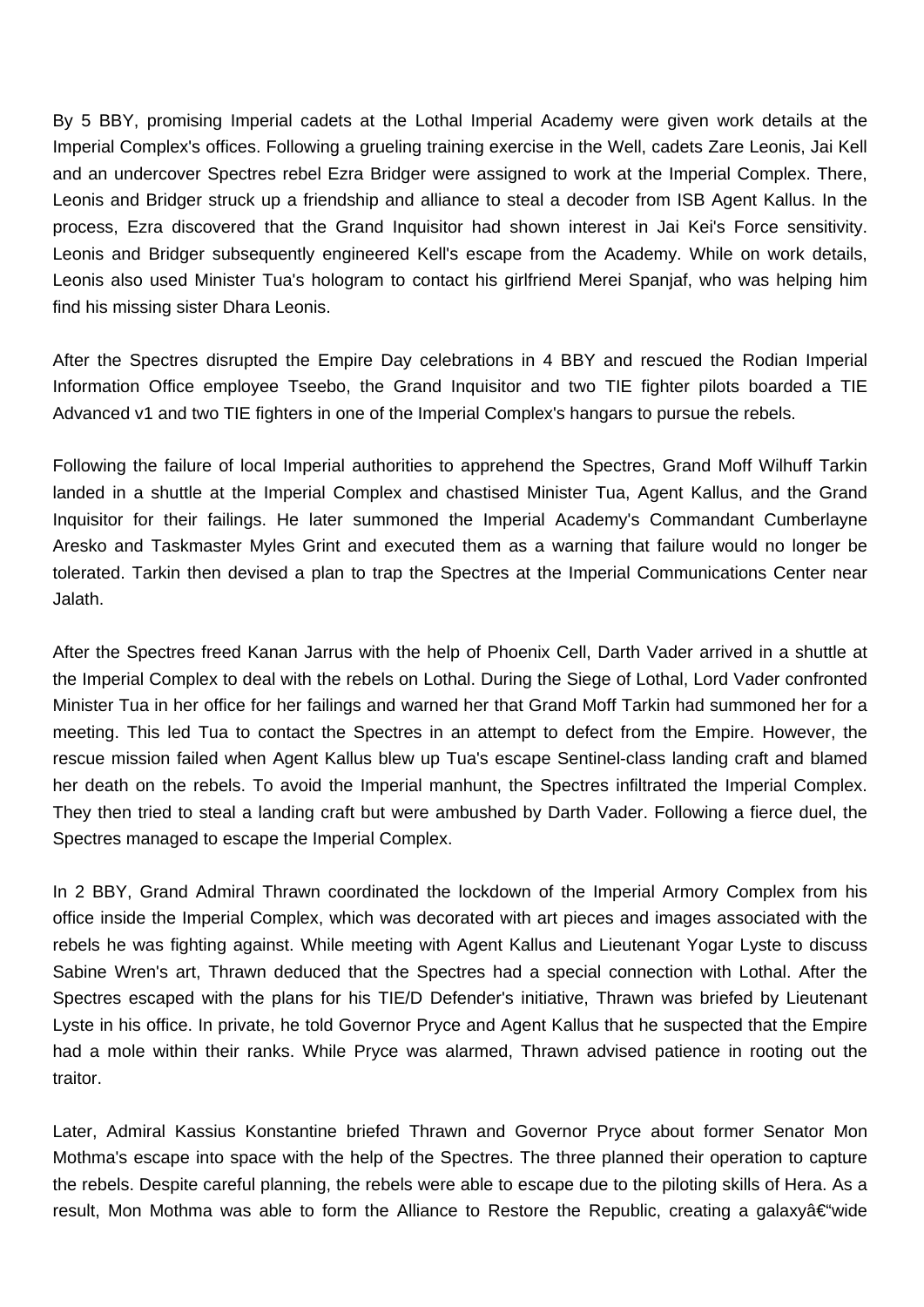rebellion.

Prior to the Battle of Atollon, Thrawn arrived at the Imperial Complex's hangar bay aboard a shuttle with a detachment of Imperial Death troopers. He then convened a secret meeting with Governor Pryce, Admiral Konstantine, and Grand Moff Tarkin; with the latter via hologram. Thrawn disclosed that he had obtained intelligence about the Rebel Alliance's plan to attack the Imperial Armory Complex on Lothal. Agent Kallus, who had become a rebel operative, used an MSE-6 series repair droid to spy on their conversation. However, Thrawn was aware of Kallus' treachery and captured him. Thrawn then used the trajectory of Kallus' transmitter to ascertain that Phoenix Group's base was on the planet Atollon.

During the Rebel Alliance's air raid on Lothal, Governor Pryce coordinated the ground defense from the Imperial Complex. After Thrawn's Seventh Fleet shot down Hera's strike force, Pryce supervised the hunt for escaped pilots from the complex. The Noghri tracker Rukh delivered the captured rebel pilot Secon Daree to Governor Pryce at a ground hangar in the Imperial Complex.

Following Hera's capture, Governor Pryce had her tortured inside her office in the Imperial Complex. However, Hera refused to reveal the location of the Alliance Fleet. Before departing for Coruscant to lobby for continued funding for the TIE Defender program, Thrawn visited Hera and told her that her Kalikori now belonged to him. Using loth-bat gliders, Kanan, Ezra, and Sabine infiltrated the Imperial Complex through the garbage chute in the south entrance.

While Ezra and Sabine stole a patrol transport, Kanan recovered the Kalikori and freed Hera, throwing LS-261 and his fellow stormtrooper out of the building in the process. Using magnetic climbers, Kanan and Hera ascended to the top. After fighting off Rukh and several Death troopers, they escaped on a glider. Following Kanan's death and the destruction of the Lothal City fuel depot, Pryce briefed Thrawn in her office. Thrawn chastised her for destroying the fuel depot and disrupting the TIE Defender factory. Thrawn then instructed Rukh to hunt down Kanan's fellow Spectres.

The remaining Spectres, assisting the Lothal resistance, made plans to liberate Lothal from Imperial control once and for all. Ezra came up with a plan that involved using Protocol 13 to lure all Imperial personnel on the planet inside the Dome before launching it into the sky and setting off its self-destruct mechanism. After capturing Governor Pryce in a battle at the rebel base by taking advantage of Thrawn's absence, the rebels intimidated her into going along with their plan.

The strike team flew in on two Imperial patrol transports under the ruse of a victorious Pryce returning with prisoners. They swiftly took over the control room and issued the protocol, having former governor Ryder Azadi impersonate ISB Colonel Wullf Yularen in order to intimidate some reluctant Imperials into going along with it. However, Thrawn's personal assassin Rukh had survived the battle at the rebel base and alerted Grand Admiral Thrawn, who was returning from Coruscant, about the situation. Upon Thrawn's arrival in the Chimaera, Rukh was in position to shut down the generator that powered the Dome's shields.

Knowing that his entire army was safely inside the Dome, Thrawn began bombarding Capital City. This prompted Ezra to surrender himself while the other rebels discussed how to retake the deflector shield